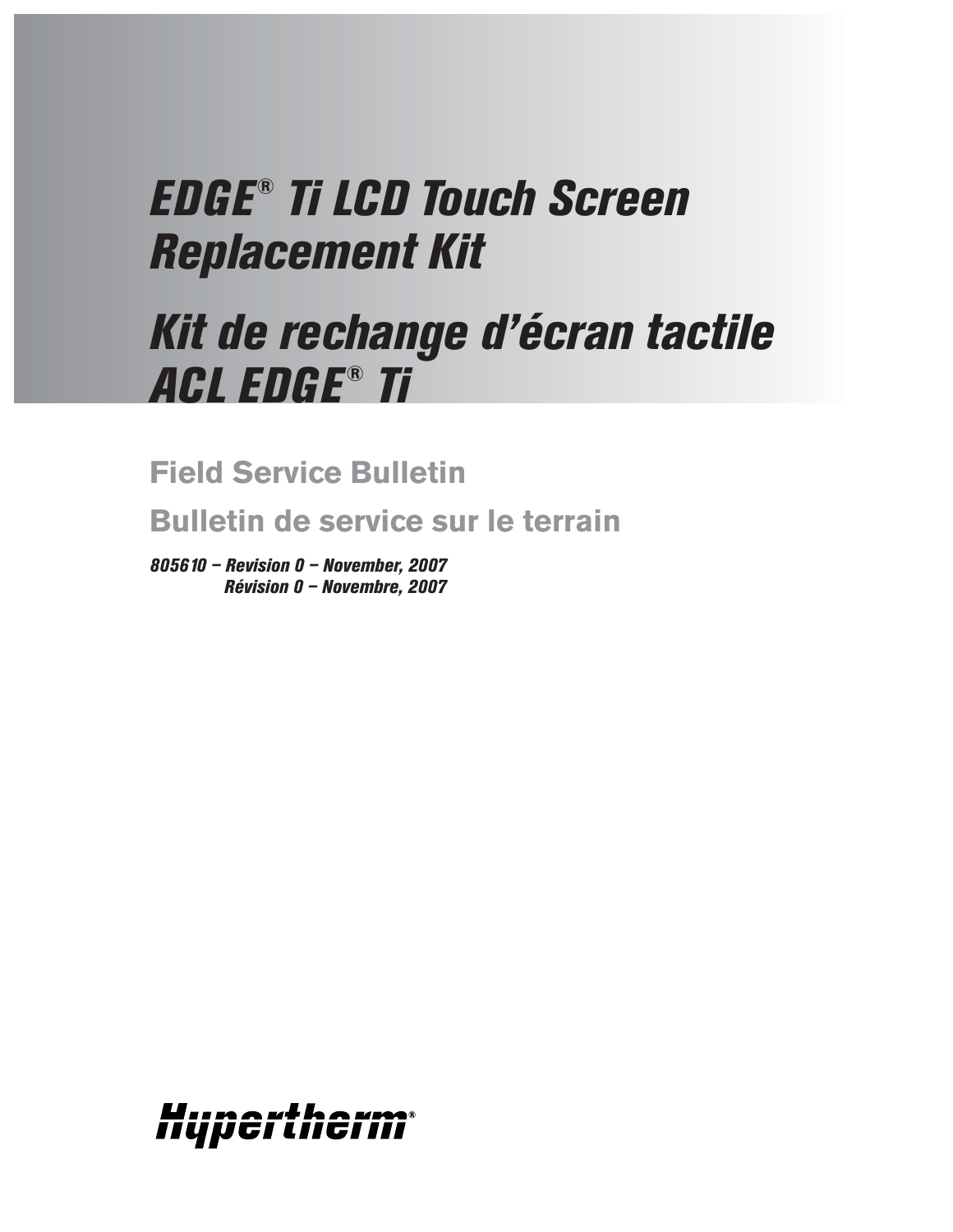

#### **DANGER ELECTRIC SHOCK CAN KILL**

#### **Engage the emergency stop button on the EDGE Ti and disconnect the electrical power before performing any maintenance.**

# **Introduction**

#### **Purpose**

Describes the necessary steps for replacing the LCD panel in the EDGE® Ti

## **Tools and materials needed**

#2 Phillips screwdriver 5/16-inch thin-wall, deep socket

| Kit number | <b>Description</b>                      | Quantity |
|------------|-----------------------------------------|----------|
| 228180     | LCD panel: 15 in, touch screen with USB |          |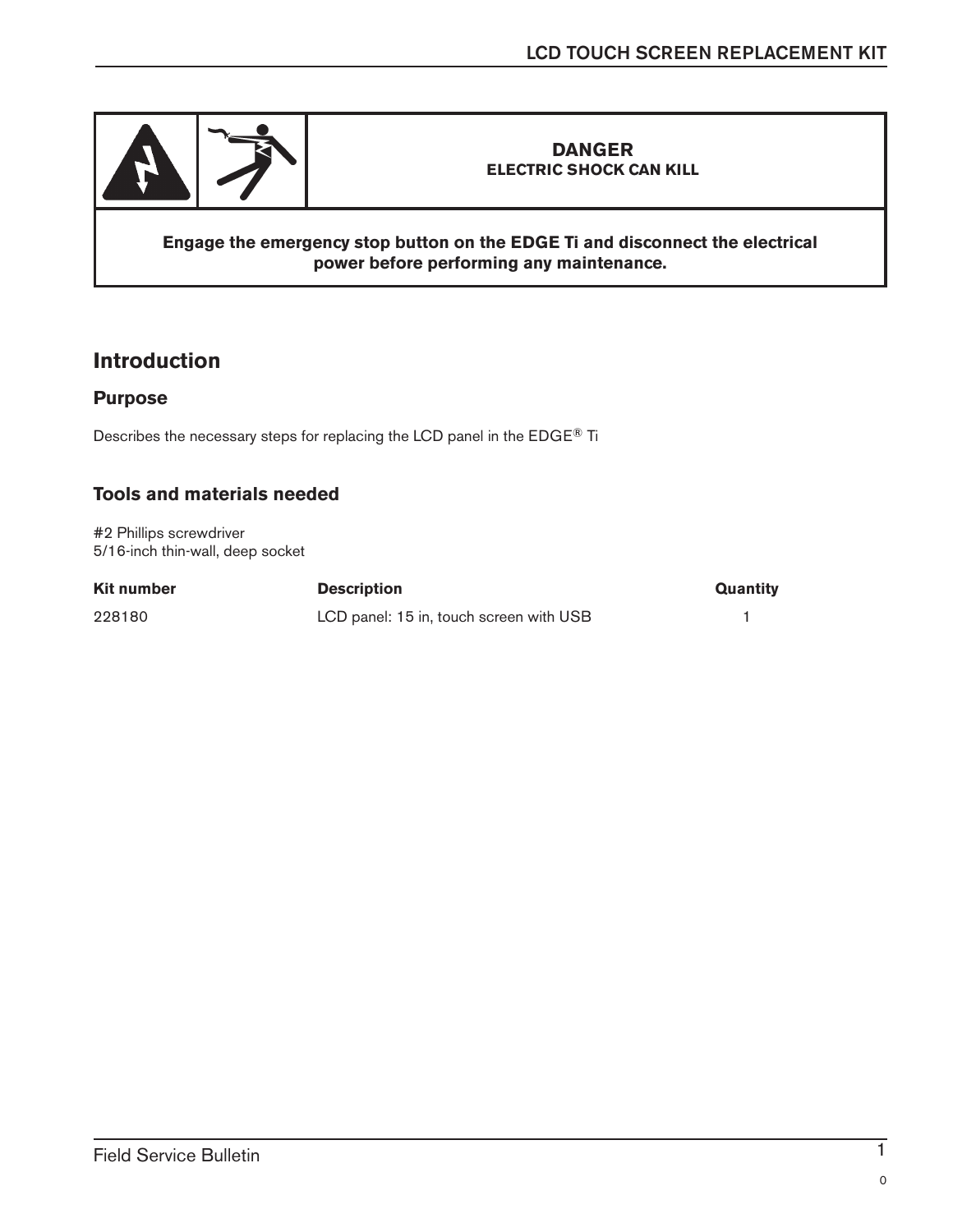# **Installation**

- 1. Use a Phillips screwdriver to remove the 12 screws from around the perimeter of the rear door, and open the rear door.
- 2. Loosen the thumb screws in the DB-15 video connector at the bottom of the LCD and remove the connector.
- 3. Remove the screw that holds the green ground wire to the back of the LCD.
- 4. Unplug the power cord and the USB cable from the bottom side of the LCD.
- 5. Use a 5/16-inch thin-wall, deep socket to remove the 8 nuts from the studs around the perimeter of the screen.
- 6. Lift out the old screen and position the new screen in its place.
- 7. Replace the 8 nuts around the perimeter.



**Caution: To avoid causing a short in the system, if you drop one of the nuts so that it falls between the LCD and the glass on the outside, you must remove the screen again and retrieve the nut.** 

- 8. Plug the power cord, DB-15 video cable, and USB cable into the the new LCD. Tighten the thumb screws on the video cable.
- 9. Screw the green ground wire to the back of the LCD in its original location.
- 10. Close the rear door and replace the 12 perimeter screws.

## **Touch screen calibration**

- 1. Connect a computer keyboard with a USB cable to either the front or rear USB connector on the Edge Ti.
- 2. Connect the electrical power for the Edge Ti and power it on.
- 3. Wait for the Phoenix software to launch, the press the following keys on the keyboard:
	- F4 (Setups)
	- F6 (Diagnostics)
	- F7 (System Diagnostics)
- 4. Follow the on-screen prompts to calibrate the touch screen. When touching the required targets on the screen, be as precise as possible.
- 5. When the calibration is complete, touch a few buttons on the screen. If the results are not what you intended, run the calibration routine again.
- 6. Disconnect the keyboard from the Edge Ti.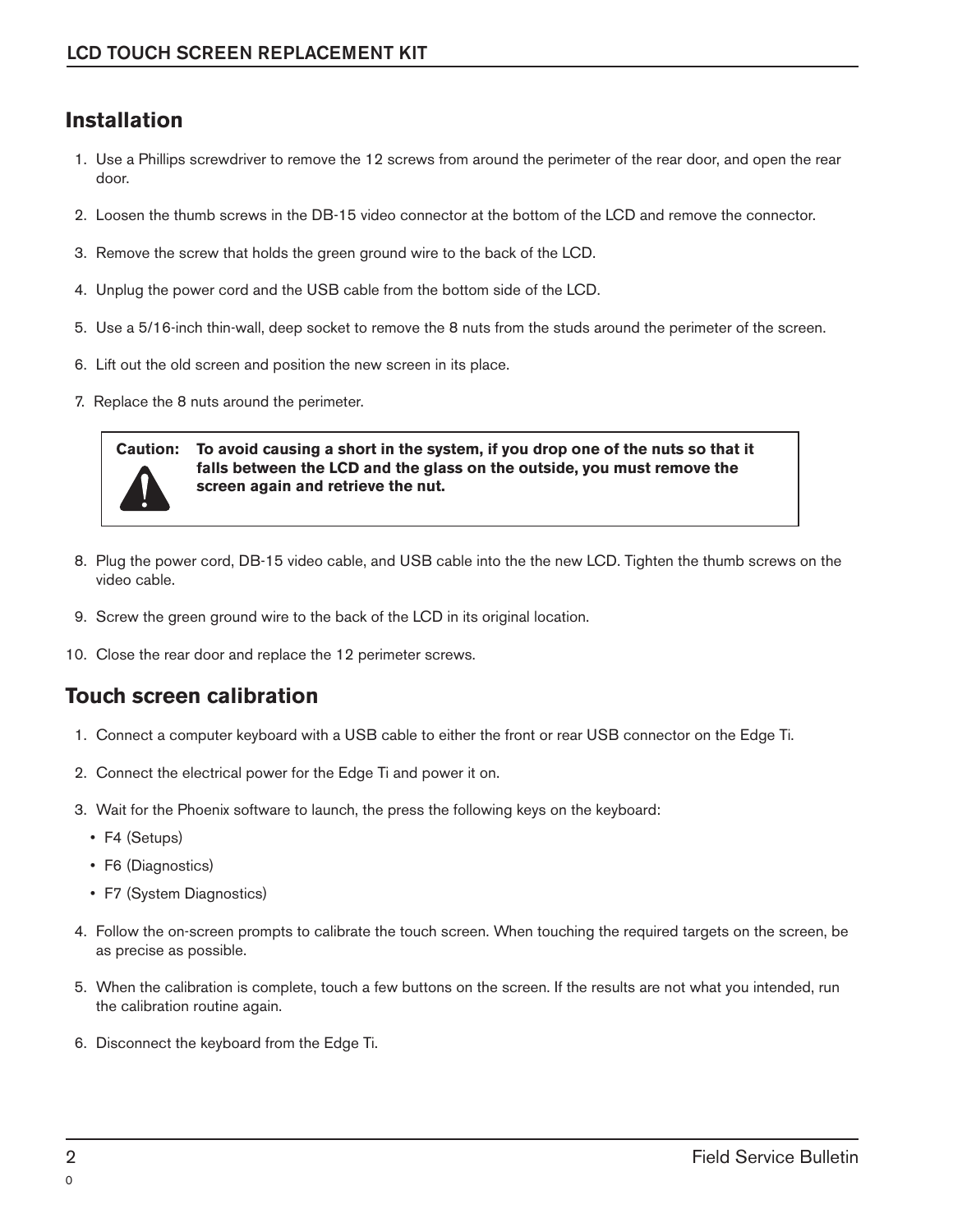

## **DANGER DANGER D'ÉLECTROCUTION**

**Enclencher le bouton d'arrêt d'urgence sur l'Edge Ti et déconnecter l'alimentation électrique avant d'effectuer les travaux d'entretien.**

## **Introduction**

### **Objet**

Description des étapes nécessaires pour remplacer le panneau ACL dans l'EDGE® Ti

### **Outils et matériaux nécessaires**

Tournevis Phillips N°2 Douille profonde à paroi mince 5/16 po

| N° de référence | <b>Description</b>                          | Quantité |
|-----------------|---------------------------------------------|----------|
| 228180          | Panneau ACL : 15 po, écran tactile avec USB |          |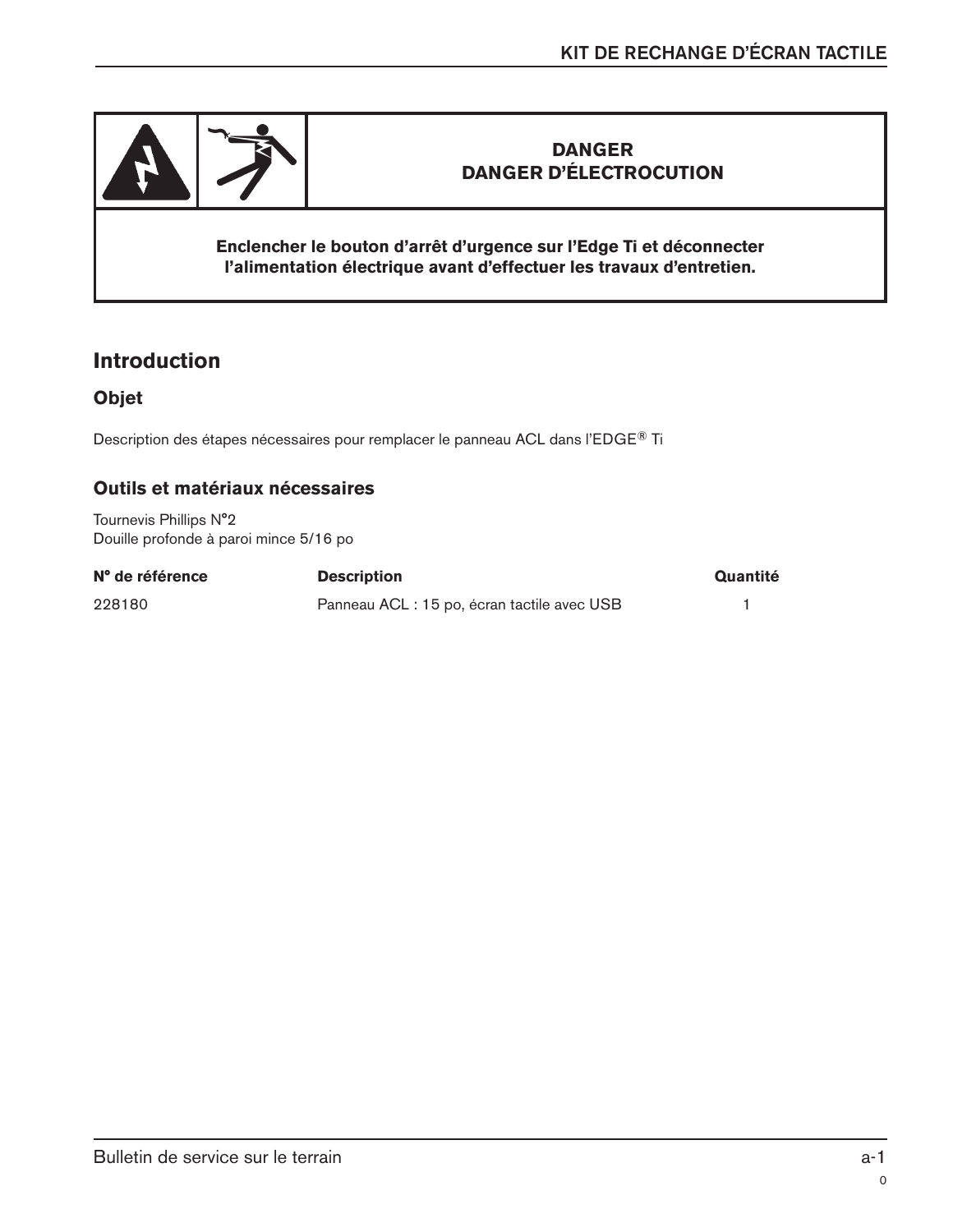# **Installation**

- 1. Utiliser un tournevis Phillips pour desserrer les 12 vis sur le pourtour de la porte extérieure et ouvrir la porte arrière.
- 2. Desserrer les vis à tête moletée dans le connecteur vidéo DB-15 au fond de l'ACL et enlever le connecteur.
- 3. Desserrer la vis qui retient le fil de terre vert à l'arrière de l'ACL.
- 4. Déconnecter le cordon d'alimentation et le câble USB du côté inférieur de l'ACL.
- 5. Utiliser une douille profonde à paroi mince de 5/16 po pour enlever les 8 écrous des bornes sur le pourtour de l'écran.
- 6. Soulever et enlever le vieil écran et mettre en place l'écran neuf.
- 7. Replacer les 8 écrous sur le pourtour.



**Attention : Pour éviter de créer un court-circuit dans le système, si l'on échappe un des écrous entre l'ACL et le verre sur l'extérieur, on doit enlever l'écran à nouveau pour récupérer l'écrou.** 

- 8. Connecter le cordon d'alimentation, le câble vidéo DB-15 et le câble USB dans l'ACL neuf. Serrer les vis à ailettes sur le câble vidéo.
- 9. Visser le fil de terre vert à l'arrière de l'ACL à sa place d'origine.
- 10. Fermer la porte arrière et replacer les 12 vis du pourtour.

# **Étalonnage de l'écran tactile**

- 1. Connecter un clavier d'ordinateur avec un câble USB soit à l'avant ou à l'arrière du connecteur USB sur l'Edge Ti.
- 2. Connecter l'alimentation électrique pour l'Edge Ti et mettre sous tension.
- 3. Attendre que le logiciel Phoenix soit lancé puis appuyer sur les touches suivantes du clavier :
	- F4 (Installation)
	- F6 (Diagnostics)
	- F7 (Diagnostics du système)
- 4. Suivre les invites à l'écran pour étalonner l'écran tactile. Quand on touche les cibles prescrites sur l'écran, on doit être le plus précis possible.
- 5. Quand l'étalonnage est terminé, toucher quelques boutons à l'écran. Si les résultats ne sont pas ceux prévus, exécuter à nouveau l'étalonnage.
- 6. Déconnecter le clavier de l'Edge Ti.